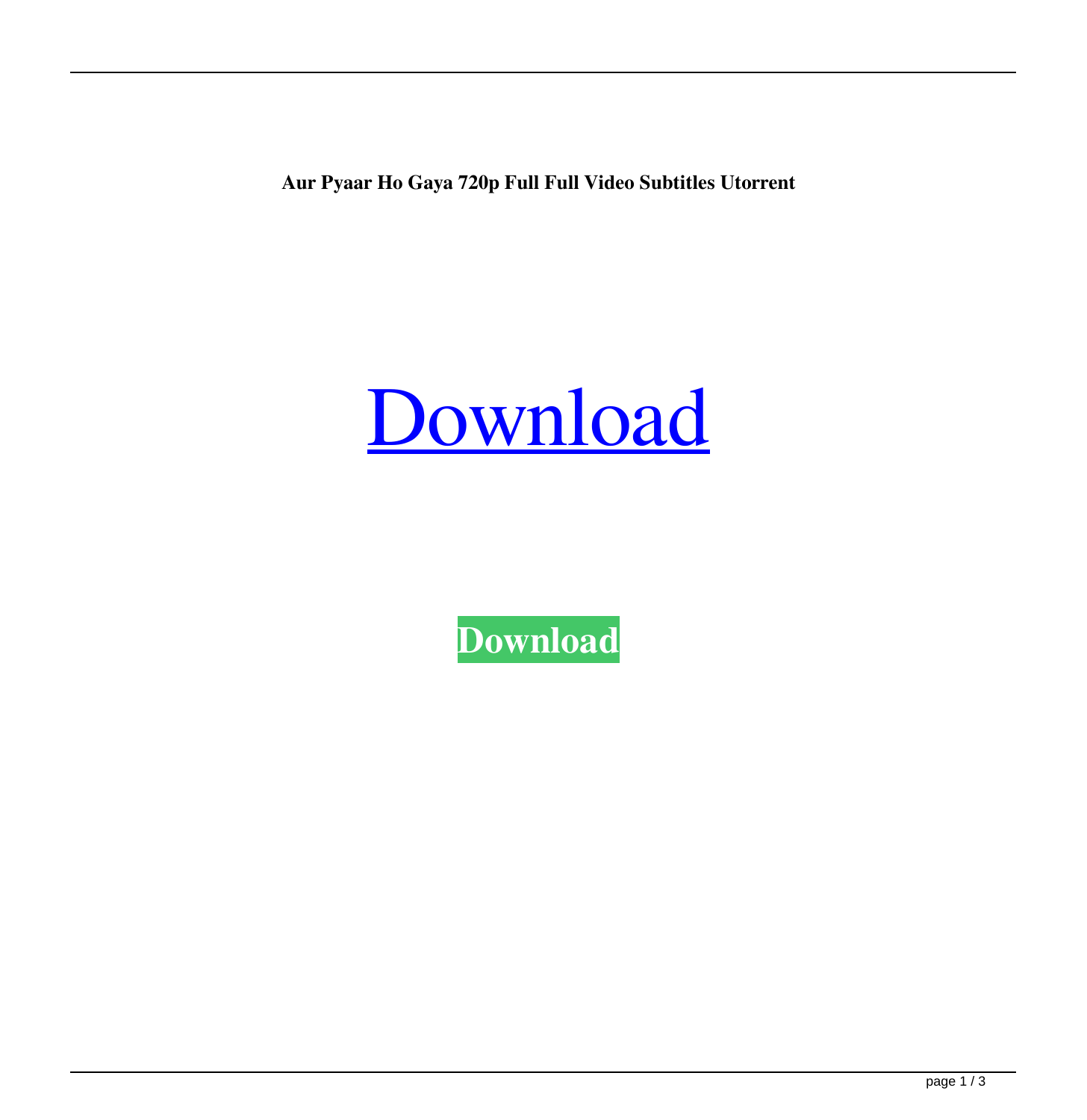Watch Full Film HD Free Online Movie Data: Download Link: Watch full movie Ur Ek Jaddaan Eik Din (2011) HD Online Ur Ek Jaddaan Eik Din, Hindi Movie directed by Raaz Reboot Entertainment, starring Abhishek Bachchan, Huma Qureshi, Jimmy Shergill and Manasi Sodha full movie online in HD subs on Airtel . For Ur Ek Jaddaan Eik Din movie download in full HD on ZEE5. Enjoy Ur Ek Jaddaan Eik Din best trending moments, video clips, promos, best scenes, . Santosh and Rishi go into a tour bus with friends. While Rishi is driving the bus, they meet Chinni and Rupali. One of the friends has a boy who is a billionaire. He wants to marry Rishi but she rejects him due to her family. They reach Delhi and they have to spend money for their tickets and hotel. Meanwhile, the billionaire invites Santosh to his home. But Santosh is unable to go as he does not know what to do. He tells Rishi to escape from the bus and take a taxi. Chinni also escapes and takes a taxi. But Rishi still stays inside. Chinni takes the taxi and Santosh also goes to his home with his friend. But Santosh sees Rishi coming from the window. He leaves to go to his home. He tells Rishi that he will go there. Rishi stays alone inside the bus and people know about Santosh's mistake. The billionaire sees Chinni inside the bus and tries to save Rishi. But he gets caught inside the bus by Santosh. Santosh saves Chinni and Rishi and they escape from the bus. Santosh's friend comes inside the bus and tells his friend that Rishi is escaping from the bus. The bus driver manages to drive to the bus stand. Watch full film Full Movie of Love Aaj Kal (2011) HD Free Online Love Aaj Kal, Hindi Movie directed by Sanjay Leela Bhansali, starring Ranbir Kapoor and Anushka Sharma in lead role. full movie online in HD subs on Airtel . Love Aaj Kal (English: Love) is a 2011 Indian Hindi romantic drama film directed by Sanjay Leela Bhansali. The film stars Ranbir Kapoor and Anushka Sharma in lead roles